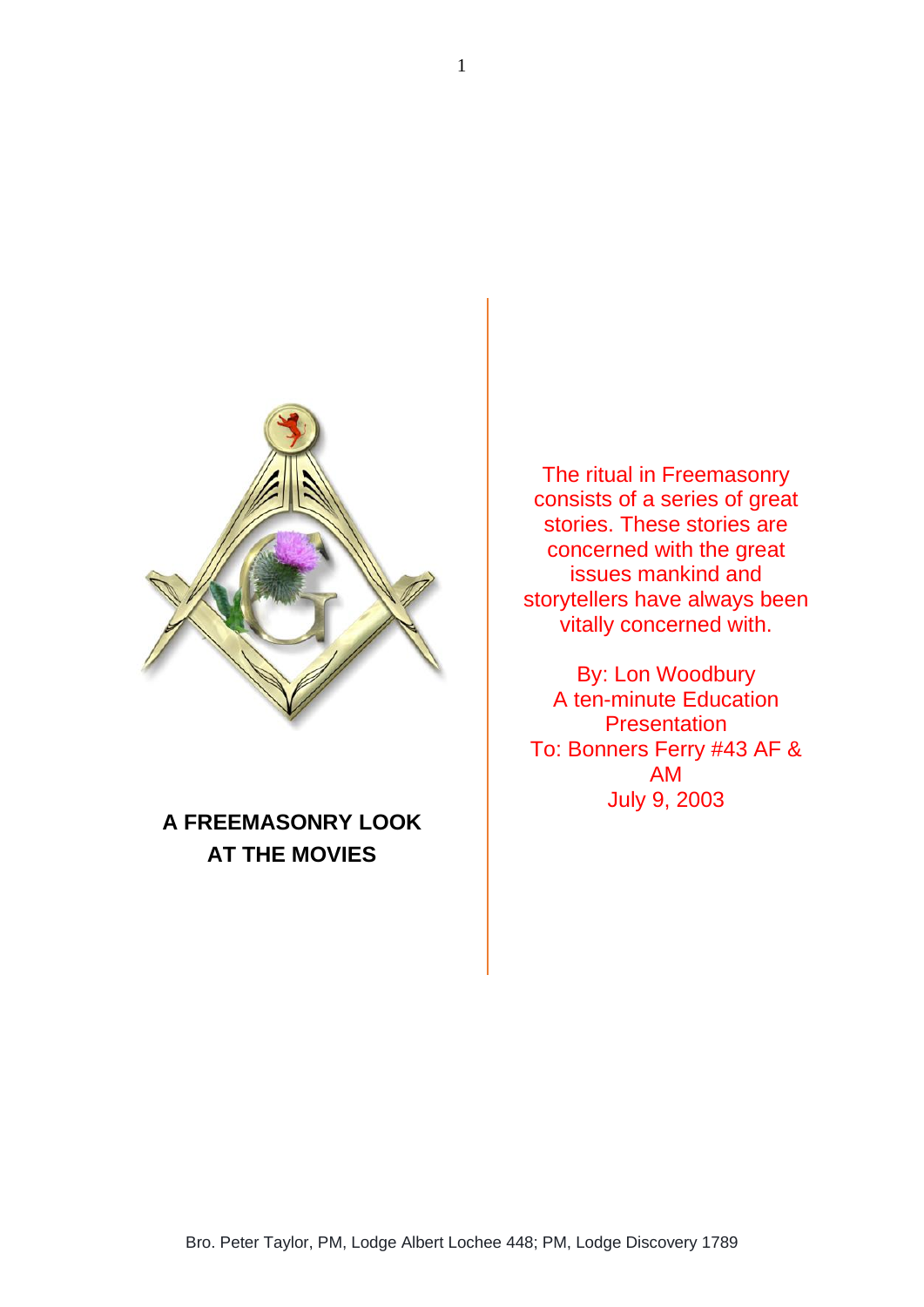## **A FREEMASONRY LOOK AT THE MOVIES**

There have always been storytellers. In ancient times they performed around the campfire, or wherever people gathered in their free time.

A good storyteller entertained, but a great storyteller would also bring the listener into the story, thereby educating the listener about life, and the role each person might be playing.

The ritual in Freemasonry consists of a series of great stories. These stories are concerned with the great issues mankind and storytellers have always been vitally concerned with.

While we still find the old oral storyteller at times, the role of the storyteller in modern society is now most often found in books, television, and the movies, but especially the movies. To a large extent, movies have become a leading art form of story telling in modern times.

Most people attend movies to be entertained, and as an escape from their daily lives. And most seem to accept the assumptions of the producers and writers without much thought. But some think deeper, and compare ideas presented in the movies with their own understandings, and evaluate, using movies to expand their knowledge, which is what a great storyteller wants his listeners to do.

For years I've used movies as an insight to what our society values, and what issues are important to us. Recently I've added another element in my movie viewing. I'm starting to look at movies from the perspective of Freemasonry's Blue Lodge ritual. And I see a lot of parallels. This is not to say that movies are produced with an eye to Masonic ritual, but that the lessons, ideas, and concepts our ritual are concerned with, are to a large extent, the same lessons, ideas, and concepts being explored in contemporary movies.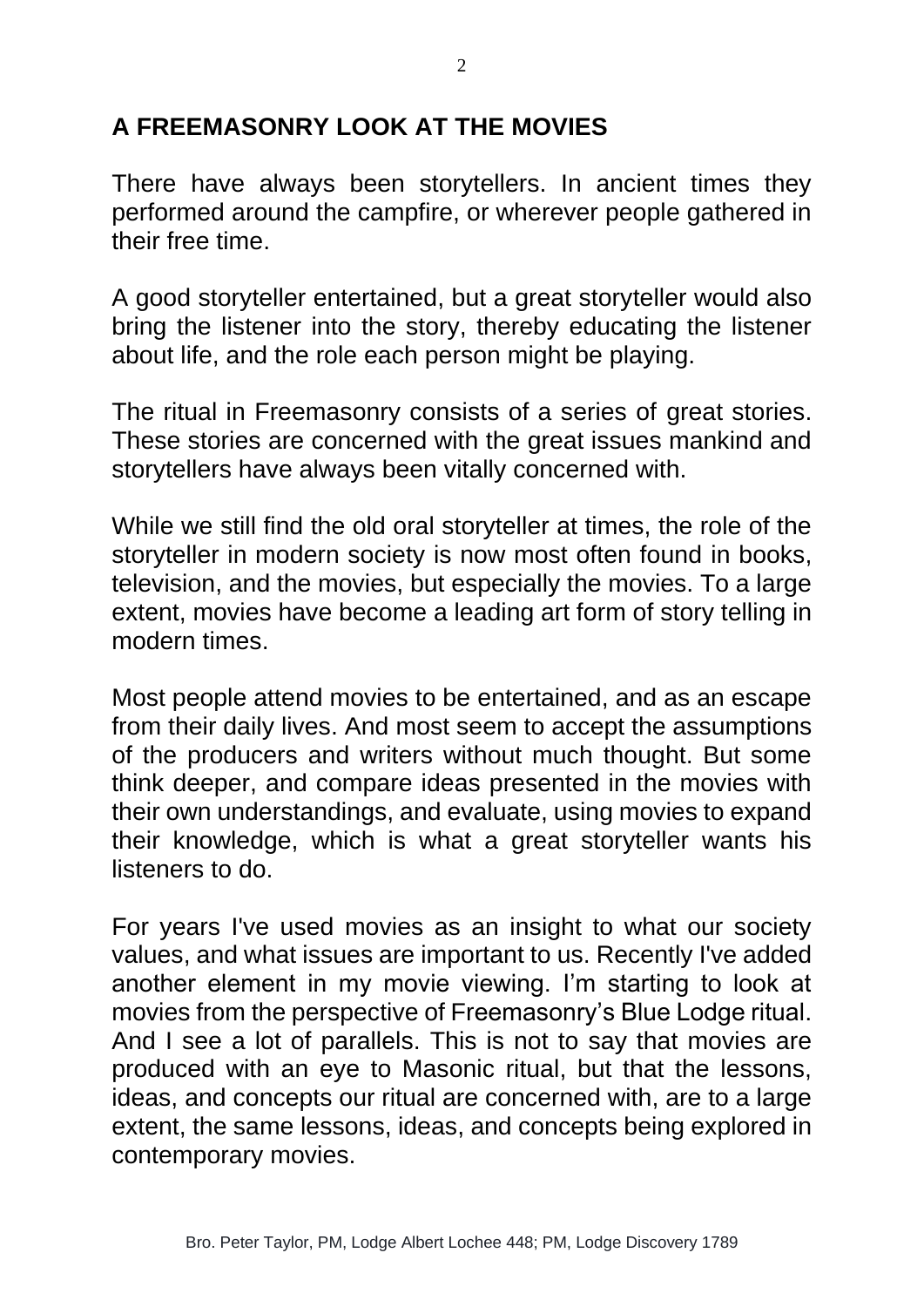For example, in our ritual, we travel to the East. Outside Freemasonry, the importance of the East seems to permeate our culture. In Christianity, for example, Moses, in leading his people across the Red Sea toward the Promised Land travelled East. And the Magi, in visiting the Christ child with gifts, blessings and wisdom, came from the East. In modern movies the East often plays a special part. In H.G. Wells novel The Time Machine, the traveller to the far future finds an idyllic society and it turns out must travel to the East to learn about the horrible reality that could not be spoken aloud. The Hobbits in the Lord of the Rings were in the West of Middle Earth, and had to travel East to find and combat the source of the world's problems, which was the misuse of that world's working tools, the rings that had been crafted in the beginning of time. And of course, Indiana Jones travelled East to acquire the implements of ancient wisdom. His purpose was greater wisdom, fighting the Nazi's who wanted them for raw power. Using these artefacts for power, of course, would have been a misuse of them, like the ruffians' misuse of the working tools of Freemasonry in the third degree.

There are several parallels between the stories in Freemasonry ritual, and the stories told in our everyday world. I will briefly look at five important concepts found in our ritual and interpret where Movies seem to be exploring the same concepts or themes as Freemasonry does. There are of course many other important concepts, but these are the ones suggested to me in some movies I recently viewed.

1. The first idea is of travel, or journey, or search, or sometimes called a quest. The candidate in all three degrees, and especially in the third degree, and all Masons for that matter, are on a journey whereby through study, overcoming challenges and tests, try to obtain that which is sought. What is sought, and referred to as light, might be greater knowledge, increased ability, or something that can be brought back to the community for the common good.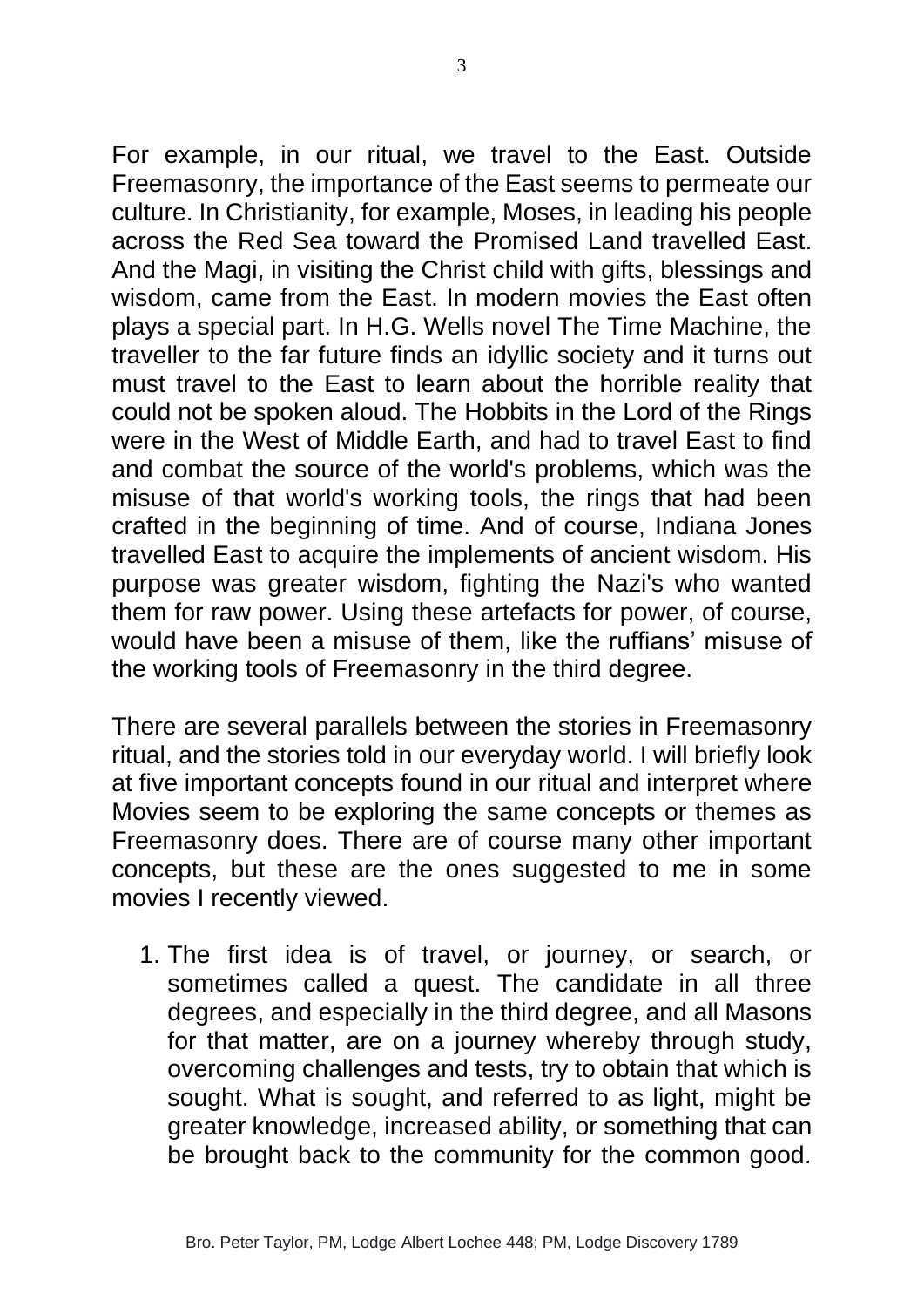By becoming Masons, we all acknowledged we were on a quest.

- 2. The second idea is Symbols, a vital part of the language of Freemasonry. While words can adequately describe material things, symbols are seen in Freemasonry as necessary to comprehend that reality which is beyond words, the hidden reality.
- 3. The third idea is the duality of the world, represented by the West in the lodge room, where things can only be understood in comparison to its opposite. Good and evil is a major duality concept, as is the oriental yin and yang, and masculine and feminine, and each is understood in the world primarily by comparison to its opposite. For example, in the everyday world, it is impossible to understand joy unless you have experienced sorrow. Masculine is understood in comparing it to feminine, and vice versa, and Good is understood by its comparison to evil. This contrasts with the supposed singularity of God represented by the East in the lodge room, where we are told neither duality, nor opposites, nor does evil exist.
- 4. The fourth idea is the rebirth, or transformation, which is experienced by every Freemasonry candidate, and especially in the drama of the third degree. The most stated goal of becoming a Mason is to become transferred into a better man, in other words, a hope for a rebirth, no matter how small.
- 5. The fifth idea is the concept of time. In our everyday world, tomorrow will come, whether we are ready or not. There seems to be no way we or the universe can avoid time's ravages. Time seems to be the complete master of us. Yet starting with Einstein's theory of relativity, physicists increasingly in the past century have been saying that time is, well, relative. Many metaphysicians believe time is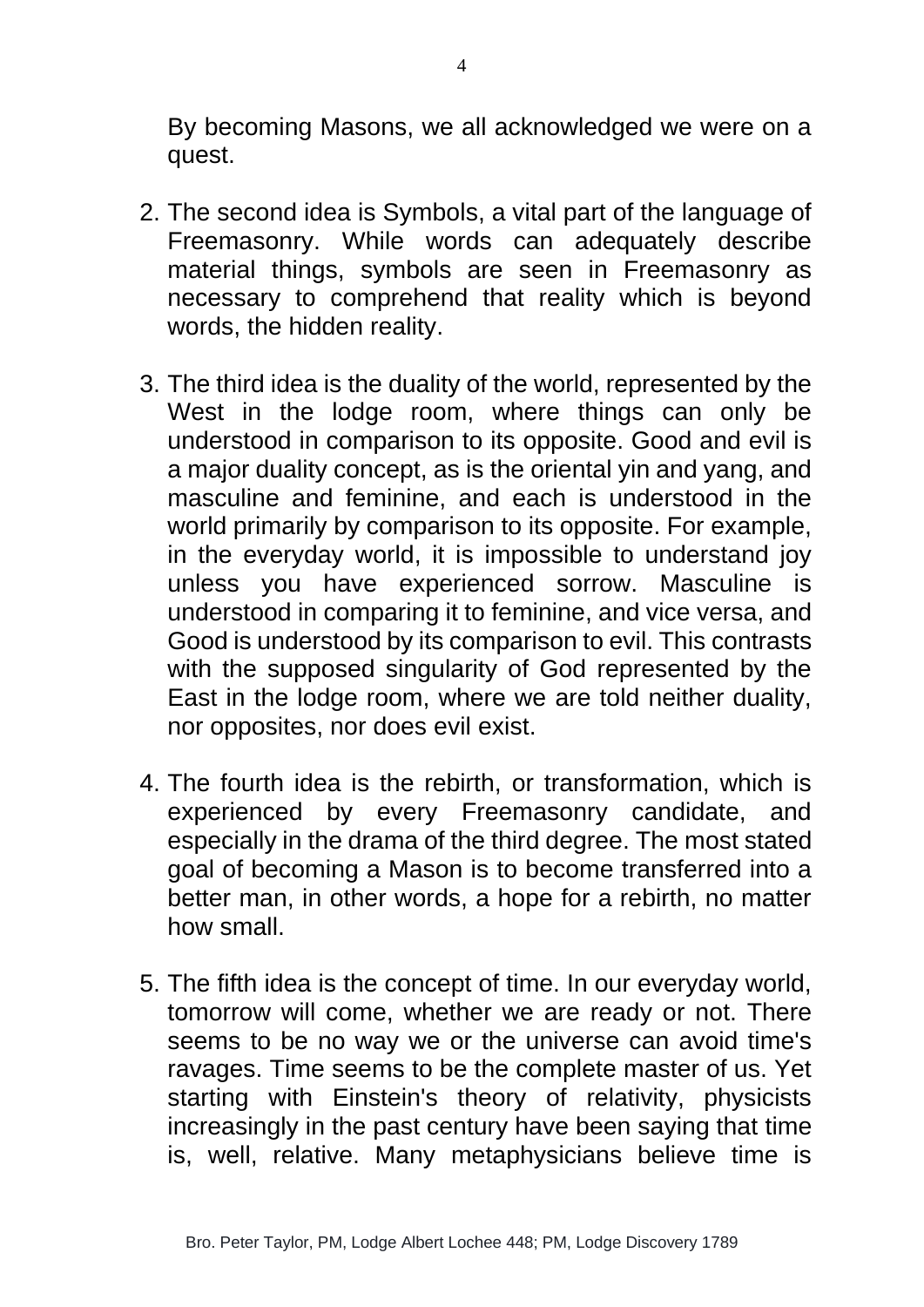something created, to give us a human experience, and that time, as we know it, is only an illusion. In the lecture of the third degree, it talks about the immortal part of man, "which shall live when time shall be no more." All this, including Freemasonry's ritual, implies time is not the absolute we might think it is. That somehow, there might be some flexibility, and conceives of the almost inconceivable possibility of an existence without time. Thus, time might not always have power over us.

So how do these five ideas from Freemasonry ritual play out in some popular movies I have happened to see lately? Some of the parallels I draw might seem to be a stretch, but my main point is to explore a different perspective, and to encourage others to further develop this perspective in more depth.

In the Matrix, the hero is approached by a mysterious stranger, and goes on a Quest, which promises to teach him the real truth about the world

1. The travel for hidden meaning). He finds that in reality, humanity's true function in the world are to serve as batteries for the evil machines 3. the duality of the clash between good and evil), and what we consider normal life is just Symbols in computer language 2. A part of reality can only be described through use of symbols). His consciousness is transformed into his real body 4. A rebirth to his true self), and he successfully gives humanity a rebirth back into the real world 4. The illusion is un-plugged, and we have a rebirth of true reality).

In the Time Machine, the 1996 movie version of H. G. Wells early 20th century book, the hero develops a time machine (5. That time can be mastered) and explores the future (1. Travels for greater knowledge), where he finds a world controlled by evil (3. The fight between the good-evil duality). He fights the evil and transforms the world (4. Rebirth into a better world without the old evil), into one with hope and without terror, as well as transforming his own life by finding the love of a woman (4. His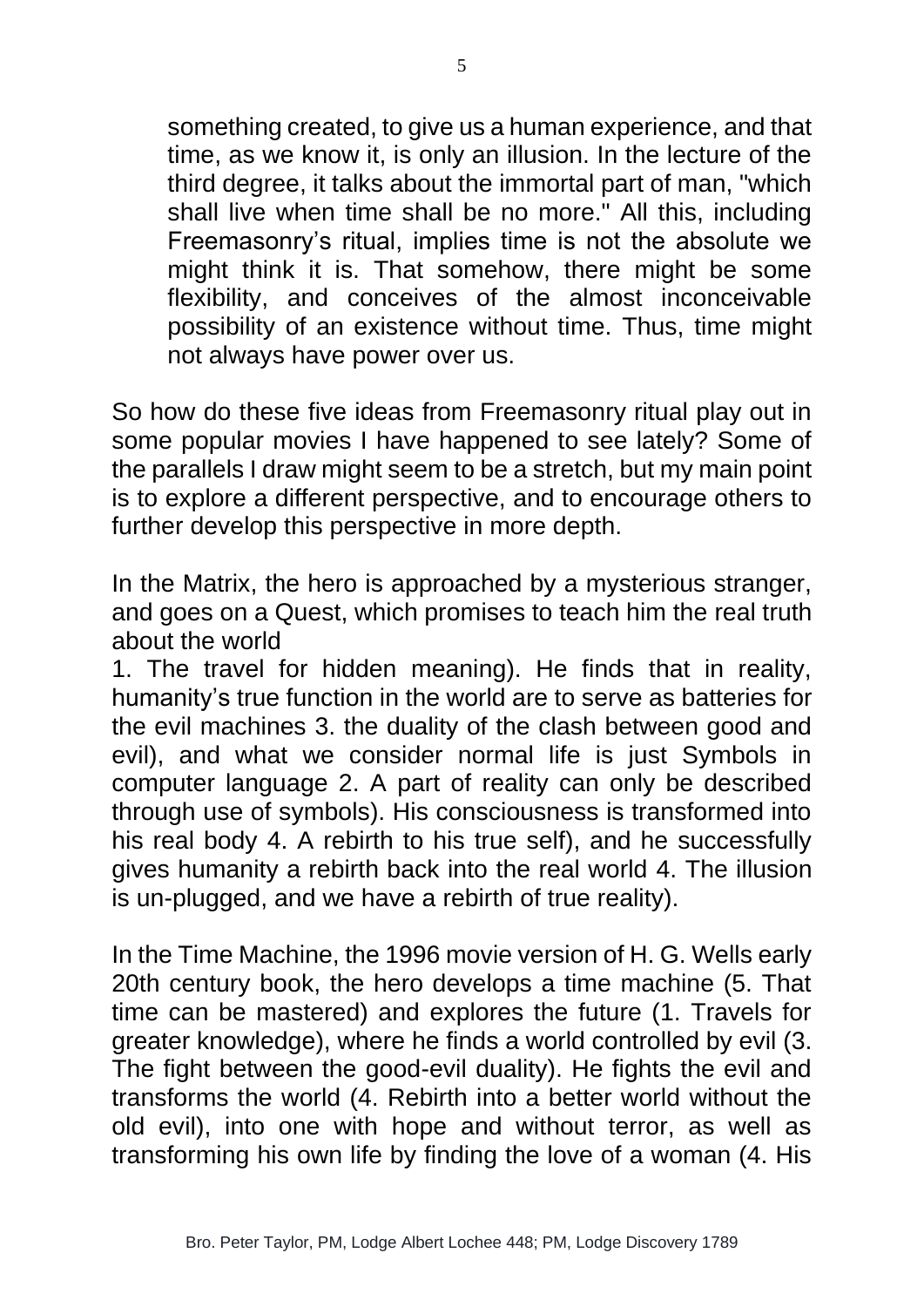finds what he is searching for and transforms his life into something better.)

The Star Wars series features Luke Skywalker who journeys to find his heritage as a Jedi Knight (1. An internal journey of selfdiscovery, as well as an external journey), fighting the dark side of the force (could this be the light Masons are searching for?) as represented by Darth Vador (3. In this play of the duality of good and evil, good is appreciated by how purely negative Darth Vador is), and with study and work transforms himself into a full fledged and recognized Jedi Knight with superior skills, insights, and abilities (4. His personal transformation). As an aside, the Jedi Knights are warriors with spiritual insights and abilities, a kind of warrior monks very much like the Knights Templars of the Middle Ages who some say were a forerunner of Freemasonry. Symbols reminiscent of the Middle Ages are throughout the scenes (2. Symbols are automatically accepted as important).

Groundhog Day has been popular for years. In this movie, time becomes a continuous loop (5. Time becomes flexible) taking the cynical reporter on a continuous journey of self-exploration (1. An internal Quest), through repeating a single day over and over until he transforms himself (4. Rebirth through growing up) into a decent guy that gets the girl honestly in the end.

In the Harry Potter series, a young boy heads off to a school to study the hidden sciences (sound familiar?), and in his adventures there he is brought face to face with good and evil (3. Duality clashes through good and evil) in his journey to maturity (1. Growing up is a Quest). Characters in the movie transform themselves (4. Transformations, which are change) many times for better and for worse, as well as we watch Harry himself transform (4. Transformation through growing up) from an unsure, awkward pre-adolescent towards an increasingly skilled and knowledgeable person. The symbolism (2. Symbols are assumed to be important) is throughout the movies, suggestive of Middle Ages life.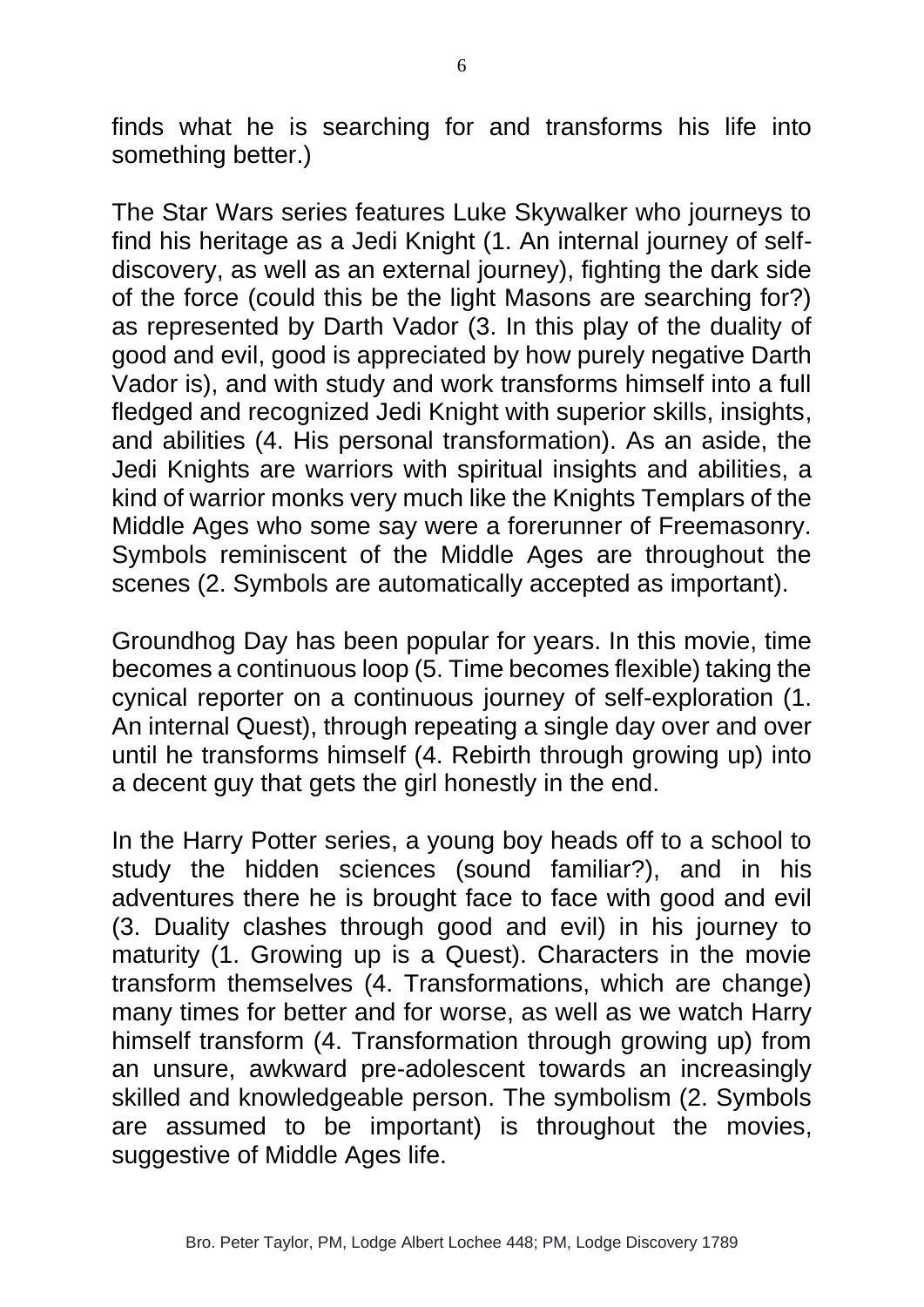The Lord of the Rings touches the essence of Freemasonry very deeply in many places, though not necessarily directly or obviously. The Hobbits travel from the West to the East (1. A Journey of travellers) to return the ring to its source (2. The ring as a symbol of the structure of the world) so as to defeat the misuse of the power of the rings by evil forces (3. Good vs. Evil duality again). In it, all are transformed by the experience (4. Change is rebirth), but none so much as the wizard Gandolf, who falls into the bowels of the earth fighting an evil monster (in a sense dies), and returns to the group later in the nick of time in a glowing of light rebirth (4. A successful rebirth) that comes about from that experience of his desperate struggle with death, and also as a result of his many years of study and trials leading up to that final transformation.

Dr. Who is a kind of alternative, cultist type of movie and TV series that combines dry British humour, with slapstick, and science fiction. To me, this is an irresistible combination that my kids could never understand. The Doctor, as he prefers to be called, is a Time Lord, a master of time (5. Time has no power over him). He journeys (1. The Quest again) through time and space fighting evil (3. Standard good vs. evil duality) wherever it turns up, especially against his power-hungry antagonist who calls himself the Master (a little anti-Masonic concept here perhaps?). His overall Quest has never been adequately explained so far as I know, but there seems to be a grand purpose in the quest of this Time Lord. Odd symbols abound (2. Assumed to be important) each with special powers and meanings. He says he has 13 lives, so that when severely injured, he transforms (4. Literally a rebirth in this case) to a new body. This is also a convenient way of changing actors when the old one wants to leave the series.

My point is that there are universal issues that modern society is still exploring, and these are the same ones Freemasonry explores in our ritual. Thus, what we have in our Craft is